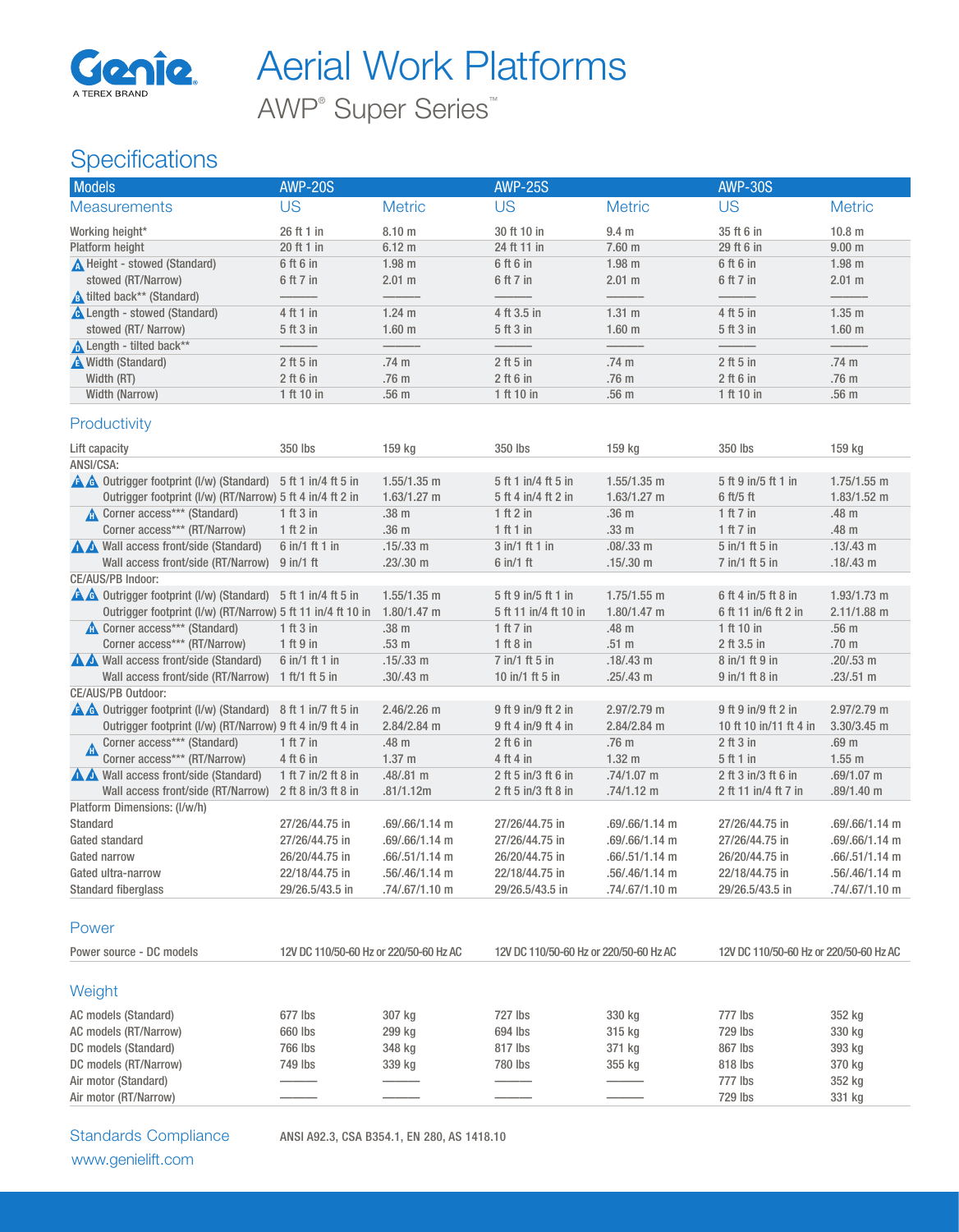

AWP® Super Series™

## **Specifications**

| отош |  |
|------|--|
| ı    |  |
|      |  |





| <b>Models</b>                       | <b>AWP-36S</b> |                   | <b>AWP-40S</b> |                   |
|-------------------------------------|----------------|-------------------|----------------|-------------------|
| <b>Measurements</b>                 | US             | <b>Metric</b>     | US             | <b>Metric</b>     |
| Working height*                     | 42 ft 5 in     | 12.9 m            | 46 ft 4 in     | 14.1 m            |
| Platform height                     | 36 ft 5 in     | 11.10 m           | 40 ft 4 in     | 12.29 m           |
| A Height - stowed (Standard)        | 9 ft 1.5 in    | $2.78 \text{ m}$  | 9 ft 1.5 in    | 2.78 m            |
| stowed (RT)                         |                |                   |                |                   |
| tilted back** (Standard)<br>Δ       | 6 ft 3.5 in    | $1.92 \text{ m}$  | 6 ft 6 in      | $1.98$ m          |
| <b>A</b> Length - stowed (Standard) | 4 ft 7 in      | 1.40 <sub>m</sub> | 4 ft 8 in      | 1.42 <sub>m</sub> |
| stowed (RT)                         |                |                   |                |                   |
| Length - tilted back**              | 9 ft 9 in      | 2.97 m            | 9 ft 9 in      | $2.97 \text{ m}$  |
| A Width (Standard)                  | 2 ft 5 in      | .74 <sub>m</sub>  | $2$ ft 5 in    | .74 <sub>m</sub>  |
| Width (RT)                          |                |                   |                |                   |
| Width (Narrow)                      |                |                   |                |                   |

#### **Productivity**

| Lift capacity                                                              | 350 lbs                                | 159 kg            | 300 lbs                                | 136 kg              |
|----------------------------------------------------------------------------|----------------------------------------|-------------------|----------------------------------------|---------------------|
| ANSI/CSA:                                                                  |                                        |                   |                                        |                     |
| A A Outrigger footprint (I/w) (Standard)<br>Outrigger footprint (I/w) (RT) | 6 ft 11 in/6 ft 3 in                   | $2.1/1.9$ m       | 7 ft 5 in/6 ft 9 in                    | $2.26/2.06$ m       |
| Corner access*** (Standard)<br>Corner access*** (RT)                       | $2$ ft 5 in                            | .74 m             | $2$ ft $7$ in                          | .79 m               |
| A Wall access front/side (Standard)<br>Wall access front/side (RT)         | 1 ft 2 in/2 ft 1 in                    | $.36/.64$ m       | 1 ft 3 in/2 ft 4 in                    | $.38/.71 \text{ m}$ |
| CE/AUS/PB Indoor:                                                          |                                        |                   |                                        |                     |
| A Outrigger footprint (I/w) (Standard)<br>Outrigger footprint (I/w) (RT)   | 6 ft 11 in/6 ft 3 in                   | $2.12/1.91$ m     | 7 ft 5 in /6 ft 9 in                   | $2.26/2.06$ m       |
| Corner access*** (Standard)<br>Corner access*** (RT)                       | $2$ ft 5 in                            | .74 m             | 2 ft 7 in                              | .79 m               |
| A Wall access front/side (Standard)<br>Wall access front/side (RT)         | 1 ft 2 in/2 ft 1 in                    | $.36/.64$ m       | 1 ft 3 in/2 ft 4 in                    | $.38/.71 \text{ m}$ |
| CE/AUS/PB Outdoor:                                                         |                                        |                   |                                        |                     |
| A Outrigger footprint (I/w) (Standard)<br>Outrigger footprint (I/w) (RT)   | 11 ft 7 in/10 ft 11 in                 | $3.53/3.33$ m     | 12 ft 9 in/12 ft 1 in 3.89/3.68 m      |                     |
| Corner access*** (Standard)<br>Corner access*** (RT)                       | 3 ft 4 in                              | 1.02 <sub>m</sub> | 3 ft 8 in                              | 1.12 m              |
| A Wall access front/side (Standard)<br>Wall access front/side (RT)         | 3 ft 4 in/4 ft 4 in                    | $1.02/1.32$ m     | 3 ft 8 in/5 ft                         | $1.12/1.52$ m       |
| Platform Dimensions: (I/w/h)                                               |                                        |                   |                                        |                     |
| Standard                                                                   | 27/26/44.75 in                         | $.69/.66/1.14$ m  | 27/26/44.75 in                         | $.69/.66/1.14$ m    |
| Gated standard                                                             | 27/26/44.75 in                         | .69/.66/1.14 m    | 27/26/44.75 in                         | .69/.66/1.14 m      |
| Gated narrow                                                               | 26/20/44.75 in                         | $.66/.51/1.14$ m  | 26/20/44.75 in                         | $.66/.51/1.14$ m    |
| Gated ultra-narrow                                                         | 22/18/44.75 in                         | .56/.46/1.14 m    | 22/18/44.75 in                         | .56/.46/1.14 m      |
| <b>Standard fiberglass</b>                                                 | 29/26.5/43.5 in                        | .74/.67/1.10 m    | 29/26.5/43.5 in                        | .74/.67/1.10 m      |
| Power                                                                      |                                        |                   |                                        |                     |
| Power source - DC models                                                   | 12V DC 110/50-60 Hz or 220/50-60 Hz AC |                   | 12V DC 110/50-60 Hz or 220/50-60 Hz AC |                     |
| Weight                                                                     |                                        |                   |                                        |                     |
| AC models (Standard)                                                       | 1,040 lbs                              | 472 kg            | 1,040 lbs                              | 472 kg              |
| AC models (RT)                                                             |                                        |                   |                                        |                     |
| DC models (Standard)                                                       | 1,107 lbs                              | 502 kg            | 1,130 lbs                              | 513 kg              |
| DC models (RT)                                                             |                                        |                   |                                        |                     |
|                                                                            |                                        |                   |                                        |                     |
| Air motor (Standard)<br>Air motor (RT)                                     |                                        |                   |                                        |                     |

#### Standards Compliance ANSI A92.3, CSA B354.1, EN 280, AS 1418.10

\* The metric equivalent of working height adds 2 m to platform height. U.S. adds 6 ft to platform height.<br>\*\* Tilt back height with standard platform. For tilt back height with other platforms, please contact your sales rep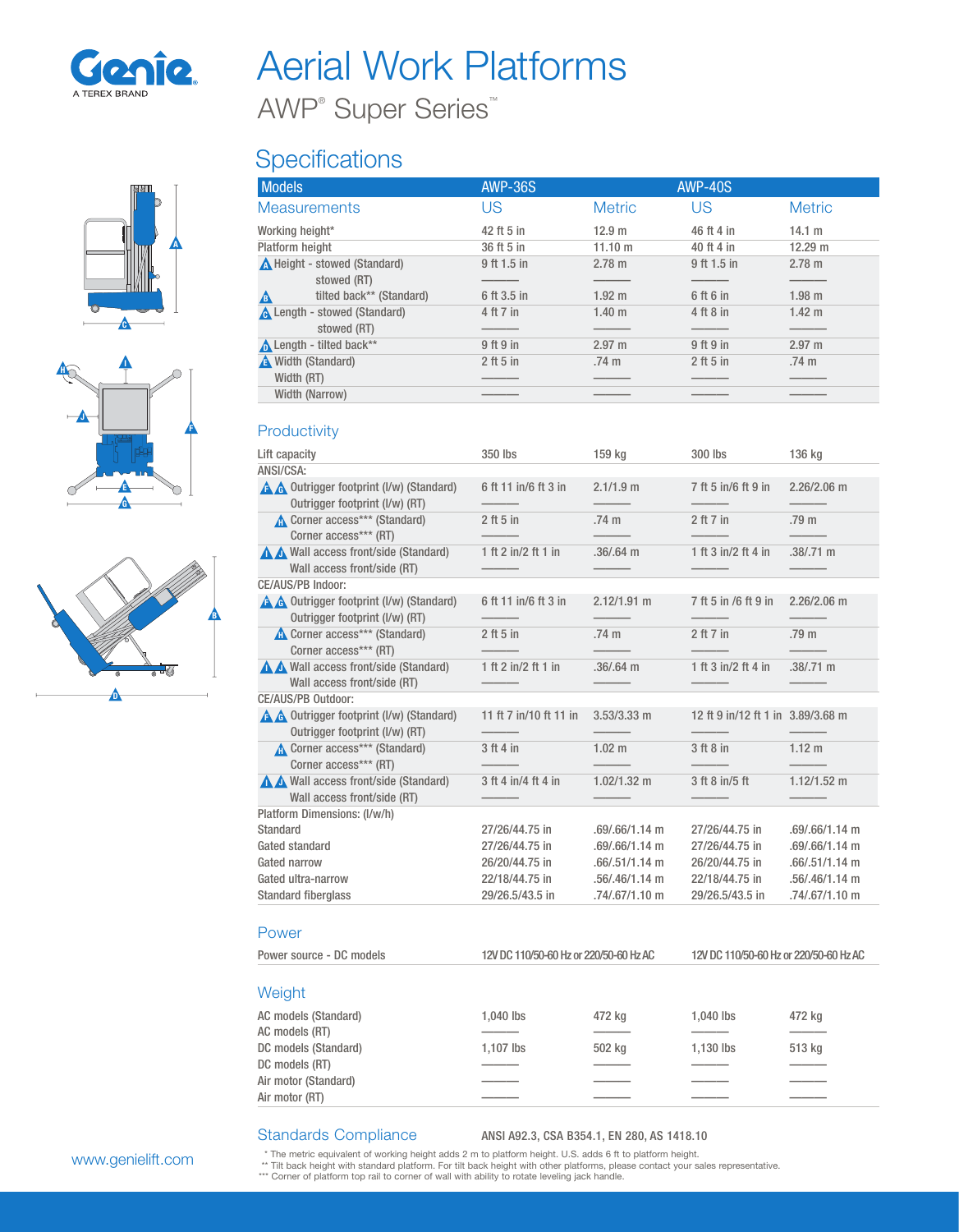

AWP® Super Series™

## **Features**

### **Measurements**

#### AWP-20S

- 26 ft 1 in (8.12 m) working height
- 20 ft 1 in (6.12 m) platform height
- 2 ft 5 in (.74 m) standard base width
- 2 ft 6 in (.76 m) RT base width
- 1 ft 11 in (.58 m) narrow base width
- Up to 350 lbs (159 kg) lift capacity

#### AWP-25S

- 30 ft 10 in (9.57 m) working height
- 24 ft 10 in (7.57 m) platform height
- 2 ft 5 in (.74 m) standard base width
- 2 ft 6 in (.76 m) RT base width
- 1 ft 11 in (.58 m) narrow base width
- Up to 350 lbs (159 kg) lift capacity

#### AWP-30S

- 35 ft 6 in (11.02 m) working height
- 29 ft 6 in (9.02 m) platform height
- 2 ft 5 in (.74 m) standard base width
- 2 ft 6 in (.76 m) RT base width
- 1 ft 11 in (.58 m) narrow base width
- Up to 350 lbs (159 kg) lift capacity

#### AWP-36S

- $\bullet$  42 ft 5 in (13.10 m) working height
- 36 ft 5 in (11.10 m) platform height
- 2 ft 5 in (.74 m) standard base width
- Up to 350 lbs (159 kg) lift capacity

#### AWP-40S

- 46 ft 4 in (14.29 m) working height
- 40 ft 4 in (12.29 m) platform height
- 2 ft 5 in (.74 m) standard base width
- Up to 300 lbs (136 kg) lift capacity

### **Productivity**

- Auxiliary platform lowering
- Most rigid mast in the industry
- Rocker base system for maneuverability
- Tilt back frame
- (standard on AWP™-36, -40)
- Easily rolls through standard doorways
- AC power to platform
- Dual activated up/down switch
- Ground fault interrupt (ANSI / CSA only)
- Small outrigger footprints
- Outrigger storage sockets
- Easy loading in pickup trucks
- Tie down attachment points
- Overhead crane attachment point
- Wide, rear access forklift pockets
- LED lights indicate outrigger installation

#### Power

- AC power 85V / 50-60 Hz
- AC power 110V / 50-60 Hz
- AC power 220V / 50-60 Hz
- DC power with worldwide automatic "smart" charging system (12V / 110V / 230V / 50-60 Hz)

#### **Standard Features Options Accessories** Options & Accessories Options & Accessories Options & Accessories Options **Accessories**

#### **Productivity**

- Super Straddle
- Descent light and alarm package
- Work station tool tray (not available on narrow or ultra-narrow platofrm)
- Fluorescent tube caddy (not available on fiberglass platform)
- Platform locating laser light

#### Power

• Air motor power 1.5 hp (1.1 kW) (AWP™-30 only)

#### Platform Options

- Gated standard platform
- Gated narrow platform
- Gated ultra-narrow platform
- Standard fiberglass platform

#### Base Options

- Rough terrain (RT) base (AWP™-20, -25, -30 only)
- Narrow base (AWP-20, AWP-25, AWP-30 only)



#### Genie United States

Distributed By:

6464 185th Ave. NE Redmond, WA 98052 Telephone +1 (425) 881-1800 Toll Free in USA/Canada +1 (800)-536-1800 Fax +1 (425) 883-3475

Effective Date: January, 2016. Product specifications and prices are subject to change without notice or bbligation. The photographs and/or drawings in this document are for illustrative purposes only. Refer to the appropr is the standard written warranty applicable to the particular product and sale and we make no other warranty, express or implied. Products and services listed may be trademarks, service marks or trade names of Terex Corpor